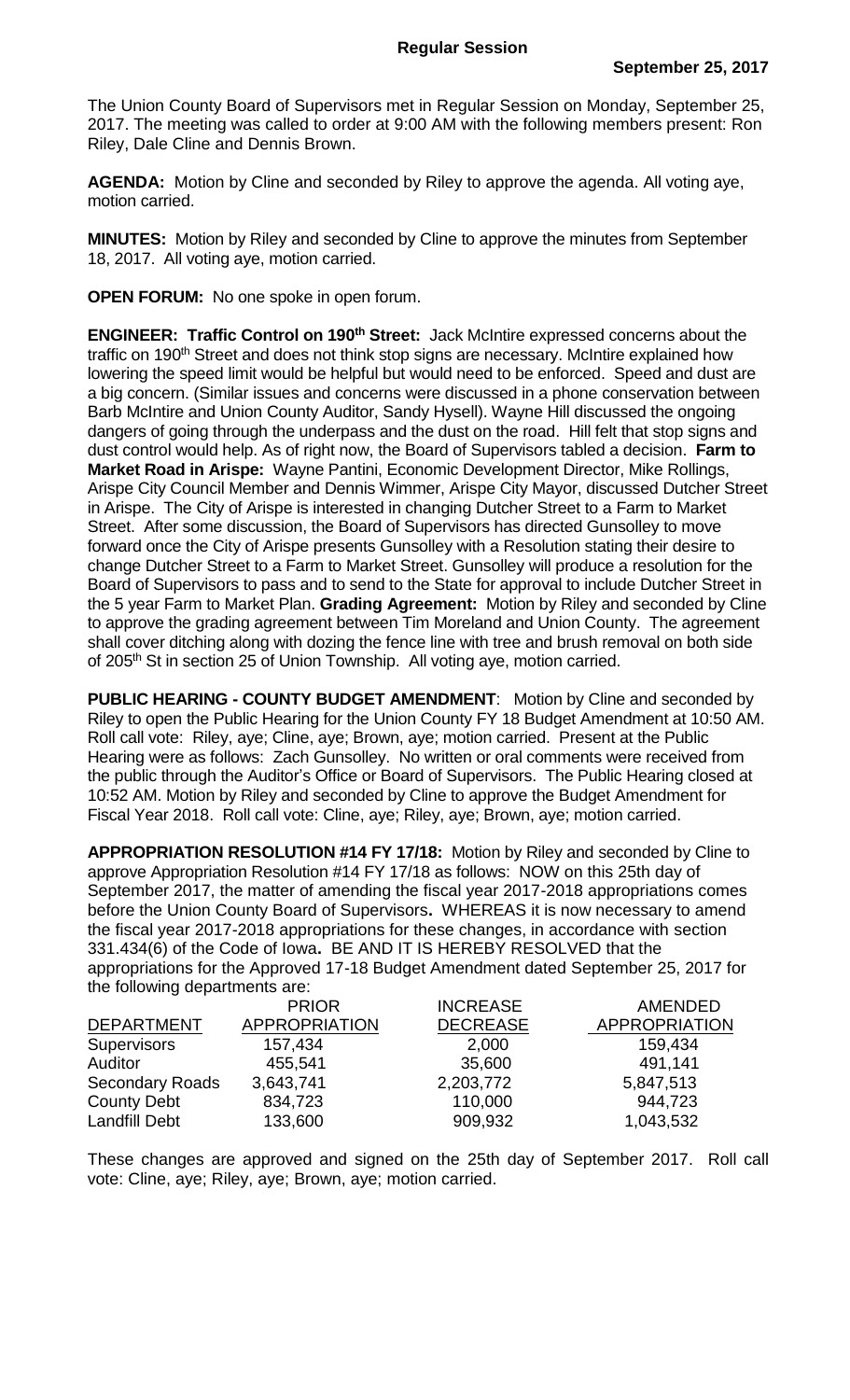| <b>DEPARTMENT</b>             |                 | <b>DEPT# General General</b> |                           | Rural   | Secondary Flood & Debt        |         |                 | Capital |                | <b>REAP Co Hith Ins Mental</b> |         |                                |              |       |       |                        |       | Recorders InMate Hixinbaugh Hipsley Trust Comminsary Depreciation Total |            | <b>Amendment Total</b> |            | <b>Amendment Total</b> |
|-------------------------------|-----------------|------------------------------|---------------------------|---------|-------------------------------|---------|-----------------|---------|----------------|--------------------------------|---------|--------------------------------|--------------|-------|-------|------------------------|-------|-------------------------------------------------------------------------|------------|------------------------|------------|------------------------|
|                               |                 | <b>Basic</b>                 | <b>Supplemental Basic</b> |         | <b>Roads</b>                  | Erosion | Service Project |         |                |                                | Health  | <b>Mamt Fund Medical Trust</b> |              |       |       | <b>Trust Fund Fund</b> |       | Fund                                                                    | Dept       | 09/25/2017             | Dept       | <b>Dept</b>            |
| <b>Supervisors</b>            | $^{61}$         | 88,267                       | 69,167                    |         |                               |         |                 |         |                |                                |         |                                |              |       |       |                        |       |                                                                         | 157,434    | 2,000                  | 159,434    | 159,434                |
| Auditor                       | 02              | 140.034                      | 315,507                   |         |                               |         |                 |         |                |                                |         |                                |              |       |       |                        |       |                                                                         | 455.541    | 35,600                 | 491.141    | 491.141                |
| <b>Treasurer</b>              | $^{63}$         | 221.963                      | 105.879                   |         |                               |         |                 |         |                |                                |         |                                |              |       |       |                        |       |                                                                         | 327.842    |                        | 327,842    | 327,842                |
| Attorney                      | 04              | 155,341                      | 60,671                    |         |                               |         |                 |         |                |                                |         |                                |              |       |       |                        |       |                                                                         | 216.012    |                        | 216,012    | 216,012                |
| Sheriff                       | 05              | 822,196                      | 332,378                   | 96,430  |                               |         |                 |         |                |                                |         |                                | 20,000       |       |       |                        | 4,000 |                                                                         | 1,275,004  |                        | 1.275.004  | 1.275.004              |
| Recorder                      | $^{67}$         | 132.487                      | 55.415                    |         |                               |         |                 |         |                |                                |         | 3.000                          |              |       |       |                        |       |                                                                         | 190.902    |                        | 190,902    | 190,902                |
| <b>Building and Grounds</b>   | 08              | 147.679                      | 16.015                    |         |                               |         |                 |         |                |                                |         |                                |              |       |       |                        |       |                                                                         | 163.694    |                        | 163.694    | 163.694                |
| <b>Vegatation Mgmt</b>        | 18              |                              |                           | 228,891 |                               |         |                 |         |                |                                |         |                                |              |       |       |                        |       |                                                                         | 228,891    |                        | 228,891    | 228,891                |
| <b>County Engineer</b>        | 20              |                              |                           |         | 3.643.741                     |         |                 |         |                |                                |         |                                |              |       |       |                        |       |                                                                         | 3,643,741  | 2.203.772              | 5,847,513  | 5,847,513              |
| <b>Veteran Affairs</b>        | 21              | 79,535                       | 3.539                     |         |                               |         |                 |         |                |                                |         |                                |              |       |       |                        |       |                                                                         | 83,074     |                        | 83,074     | 83,074                 |
| Conservation                  | 22              | 355,690                      | 80.668                    |         |                               |         |                 |         | 45.000 15.000  |                                |         |                                |              |       |       | 15,000                 |       |                                                                         | 511,358    |                        | 511,358    | 511,358                |
| Sanitarian/Bd of Health       |                 | 1.050                        |                           | 137,140 |                               |         |                 |         |                |                                |         |                                |              |       |       |                        |       |                                                                         | 138,190    |                        | 138,190    | 138,190                |
| <b>Human Services</b>         | $\frac{25}{26}$ | 145.329                      | 23.014                    |         |                               |         |                 |         |                |                                |         |                                |              |       |       |                        |       |                                                                         | 168,343    |                        | 168,343    | 168,343                |
| <b>Care Facility</b>          |                 |                              |                           |         |                               |         |                 |         |                |                                |         |                                |              | 3.500 | 8,500 |                        |       | 35,000                                                                  | 47,000     |                        | 47,000     | 47,000                 |
| <b>Court Administration</b>   | 30              |                              | 1.000                     |         |                               |         |                 |         |                |                                |         |                                |              |       |       |                        |       |                                                                         | 1.000      |                        | 1.000      | 1,000                  |
| <b>District Court</b>         | 31              |                              | 57,000                    |         |                               |         |                 |         |                |                                |         |                                |              |       |       |                        |       |                                                                         | 57,000     |                        | 57,000     | 57,000                 |
| <b>Water Grid</b>             | 40              |                              |                           |         |                               |         |                 |         |                |                                |         |                                |              |       |       |                        |       |                                                                         |            |                        |            |                        |
| <b>General Services</b>       | $\overline{51}$ | 3.425.984                    | 416,500                   | 34,103  |                               | 26,500  |                 | 135,000 |                |                                |         |                                |              |       |       |                        |       |                                                                         | 4.038.087  |                        | 4,038,087  | 4,038,087              |
| Landfill                      | 53              |                              |                           | 28,460  |                               |         |                 |         |                |                                |         |                                |              |       |       |                        |       |                                                                         | 28,460     |                        | 28,460     | 28,460                 |
| <b>Health Insurance Fund</b>  | 55              |                              |                           |         |                               |         |                 |         |                | 1,418,700                      |         |                                |              |       |       |                        |       |                                                                         | 1,418,700  |                        | 1,418,700  | 1,418,700              |
| <b>Mental Health</b>          | 60              |                              |                           |         |                               |         |                 |         |                |                                | 495.156 |                                |              |       |       |                        |       |                                                                         | 495.156    |                        | 495.156    | 495,156                |
| Co-op Urban Rnl Debt          |                 |                              |                           |         |                               |         |                 |         |                |                                |         |                                |              |       |       |                        |       |                                                                         |            |                        |            |                        |
| Co-op Debt Service            |                 |                              |                           |         |                               |         |                 |         |                |                                |         |                                |              |       |       |                        |       |                                                                         |            |                        |            |                        |
| <b>County Debt Fund</b>       |                 |                              |                           |         |                               |         | 834,723         |         |                |                                |         |                                |              |       |       |                        |       |                                                                         | 834,723    | 110,000                | 944,723    | 944,723                |
| Landfill Bond Payment         |                 |                              |                           |         |                               |         | 133,600         |         |                |                                |         |                                |              |       |       |                        |       |                                                                         | 133,600    | 909.932                | 1,043,532  | 1,043,532              |
| Sub total                     |                 |                              |                           |         |                               |         |                 |         |                |                                |         |                                |              |       |       |                        |       |                                                                         | 14,613,752 |                        | 16,831,524 | 16,831,524             |
| <b>Trans to Secondary Rds</b> |                 | 86,604                       |                           | 805.816 |                               |         |                 |         |                |                                |         |                                |              |       |       |                        |       |                                                                         | 892.420    |                        | 892,420    | 892,420                |
| <b>TOTAL</b>                  |                 | 5,802,159                    |                           |         | 1,536,753 1,330,840 3,643,741 | 26,500  | 968,323         |         | 180,000 15,000 | 1,418,700                      | 495,156 |                                | 3,000 20,000 | 3,500 |       | 8,500 15,000           | 4,000 | 35,000                                                                  | 15,506,172 | 3,261,304              | 18,767,476 | 18,767,476             |

**CLOSED SESSION:** Motion by Cline and seconded by Riley to go into closed session per Iowa Code Section 21.5(1) (c) matters in litigation with counsel at 11:30 AM. Roll call vote: Cline, aye; Riley, aye; Brown, aye; motion carried. Closed session ended at 12:38 PM.

**CLAIMS:** Motion by Riley and seconded by Cline to approve claims 131750-131882. All voting aye, motion carried.

| 0001 GEN BASIC FND                 |           | <b>ALLIANT ENERGY</b>                | 39.15     |
|------------------------------------|-----------|--------------------------------------|-----------|
| A-1 WINDOW SERVICE                 | 125.00    | <b>CENTRAL PLAINS ELECTRIC</b>       | 3.25      |
| <b>ABILDTRUP</b>                   | 20.00     | <b>HUSBAND</b>                       | 161.70    |
| <b>ACCESS SYSTEMS LEASING</b>      | 1,025.37  | UNION CO. EMA                        | 400.00    |
| <b>ADAMSON</b>                     | 20.00     | 0011 RURAL SERVICES BASIC TTL:       | 1,300.53  |
| <b>ALLIANT ENERGY</b>              | 126.95    |                                      |           |
| <b>ARAMARK</b>                     | 35.40     | 0020 SECONDARY ROAD FND              |           |
| <b>CARLSON</b>                     | 20.00     | <b>ACCESS SYSTEMS LEASING</b>        | 144.00    |
| <b>CHAMBERLAIN</b>                 | 20.00     | <b>AGRILAND</b>                      | 14,292.00 |
| <b>CITY OF AFTON</b>               | 563.00    | <b>AKIN</b>                          | 78.78     |
| <b>CRESTON MUNICIPAL UTILITIES</b> | 16.22     | <b>ALLIANT ENERGY</b>                | 192.09    |
| <b>ECHO GROUP</b>                  | 79.80     | <b>BIG BOYZ TOYZ</b>                 | 6,000.00  |
| <b>FAREWAY</b>                     | 132.59    | <b>CARTER-WATERS</b>                 | 7,773.00  |
| <b>GILBERT</b>                     | 20.00     | <b>CINTAS FIRST AID &amp; SAFETY</b> | 64.19     |
| <b>GREATAMERICA</b>                | 135.87    | <b>CITY OF LORIMOR</b>               | 28.00     |
| <b>HANSEN</b>                      | 360.00    | <b>CRESTON FARM &amp; HOME</b>       | 160.54    |
| <b>HAWKS</b>                       | 72.00     | <b>CULLIGAN</b>                      | 12.00     |
| <b>HEARTLAND TIRE &amp; AUTO</b>   | 157.31    | <b>EQUIPMENT BLADES</b>              | 1,641.27  |
| <b>HY-VEE INC</b>                  | 2,646.00  | <b>FASTENAL COMPANY</b>              | 123.03    |
| <b>ISCTA</b>                       | 65.00     | <b>G&amp;K SERVICES</b>              | 48.20     |
| <b>JIM'S SANITATION</b>            | 80.00     | <b>GRMC</b>                          | 40.00     |
| <b>KLINE</b>                       | 20.00     | <b>IDE INTAKE &amp; WELDING</b>      | 240.34    |
| <b>KLINGENSMITH</b>                | 20.00     | <b>IA PRISON INDUSTRIES</b>          | 34.02     |
| <b>LEAF</b>                        | 131.07    | IA TOOL & MANUFACTURING              | 625.96    |
| LEGISLATIVE SRVICS AGENCY          | 105.00    | <b>JIM'S SANITATION</b>              | 85.00     |
| <b>LINES</b>                       | 350.00    | <b>MEDIACOM</b>                      | 352.96    |
| <b>LOOMIS</b>                      | 20.00     | <b>MID-IA SALES CO</b>               | 84.60     |
| <b>MAFFETT</b>                     | 20.00     | NEOPOST USA INC                      | 91.02     |
| <b>MCNAUGHT</b>                    | 20.00     | O'HALLORAN INTERNATIONAL             | 1,403.26  |
| <b>MEDIACOM</b>                    | 891.54    | RED OAK WELDING SUPPLIES             | 416.80    |
| <b>MILLER</b>                      | 158.55    | SCHILDBERG CONSTRUCTION              | 10,891.74 |
| <b>MITCHELL</b>                    | 20.00     | SERVICE TECHS INC                    | 9.62      |
| <b>OFFICE MACHINES</b>             | 285.47    | <b>SIRWA</b>                         | 38.00     |
| PEARSON FAMILY FUNERAL             | 2,000.00  | <b>SUN CONCRETE PUMPING</b>          | 855.50    |
| <b>PEPPMEIER</b>                   | 20.00     | <b>T&amp;S INDUSTRIES INC</b>        | 854.00    |
| <b>PETTEGREW</b>                   | 325.00    | <b>TRUE VALUE</b>                    | 21.98     |
| PITNEY BOWES                       | 273.50    | UNITED FARMERS COOP                  | 89.25     |
| PJGREUFE & ASSOCIATES              | 1,500.00  | UNITY POINT CLINC                    | 37.00     |
| POWERS FUNERAL                     | 370.00    | WALMART                              | 17.15     |
| RINGGOLD CO. SHERIFF               | 6,025.00  | <b>WINDSTREAM</b>                    | 63.81     |
| <b>ROLLINGS</b>                    | 20.00     | ZIEGLER INC                          | 4,335.20  |
| <b>SHEAKLEY</b>                    | 151.80    | 0020 SECONDARY ROAD FND TTL:         | 51,144.31 |
| SHRED-IT                           | 75.76     |                                      |           |
| <b>STALCUP</b>                     | 20.00     | <b>4000 EMRGNCY MNGMNT FND</b>       |           |
| <b>STATE MEDICAL EXAMINER</b>      | 270.15    | <b>ALLIANT ENERGY</b>                | 366.80    |
| <b>TANNER</b>                      | 20.00     | <b>DUCKWORTH</b>                     | 78.48     |
| UNION CO. LEC FND                  | 2,604.55  | IA HOMELAND SECURITY                 | 4,098.36  |
| WALKER DO                          | 150.00    | <b>MEDIACOM</b>                      | 195.73    |
| <b>WHITE</b>                       | 334.00    | RON'S PEST SOLUTIONS                 | 45.00     |
| <b>WOLFE</b>                       | 72.00     | <b>TAC 10</b>                        | 241.00    |
| <b>YOUNG</b>                       | 20.00     | <b>4000 EMRGNCY MNGMNT FND TTL:</b>  | 5,025.37  |
| 0001 GEN BASIC FND TTL:            | 22,013.90 |                                      |           |